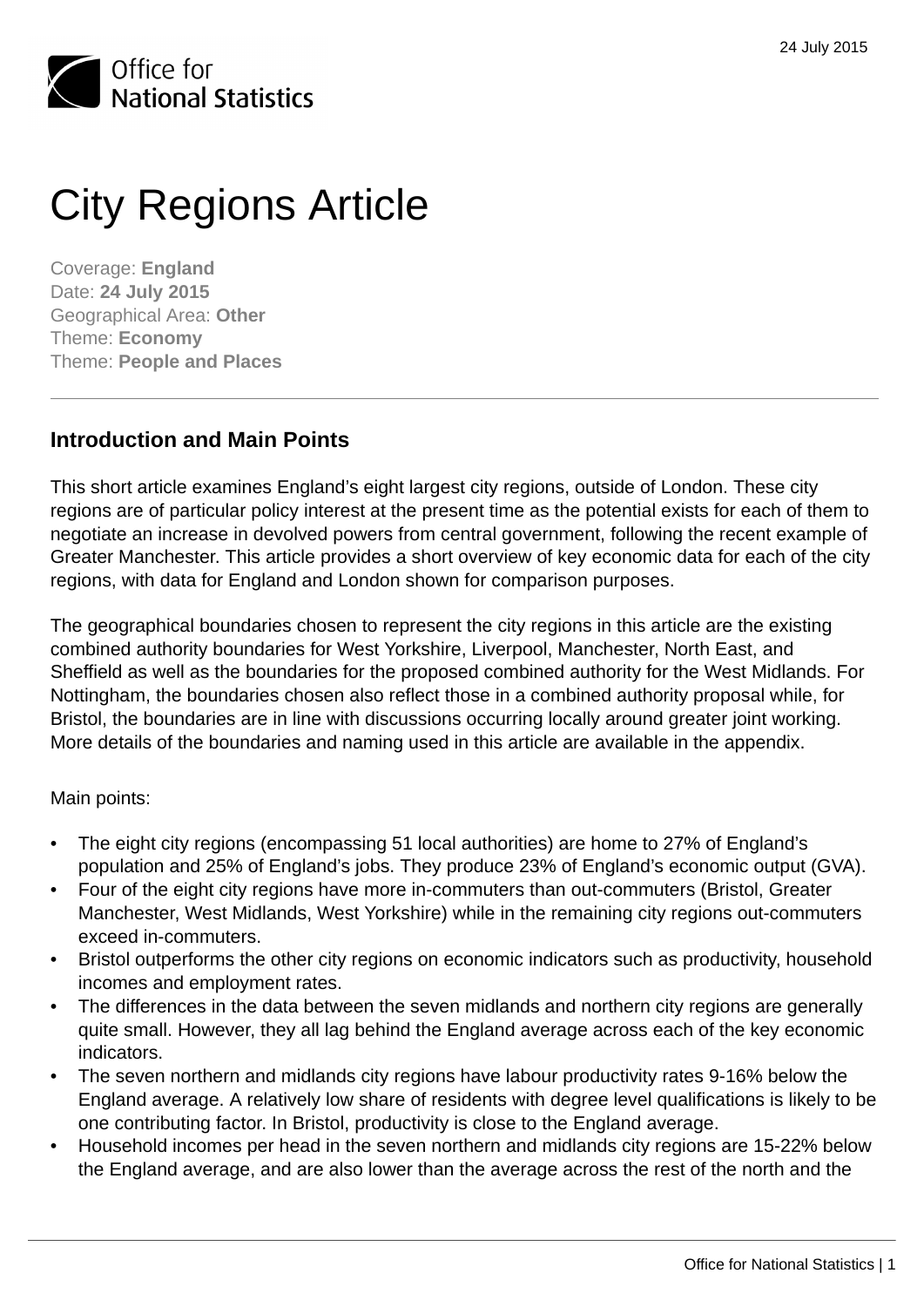midlands. House prices are also relatively low with median house prices in 2014 averaging £125,000-£139,000 across the northern and midlands city regions.

### **Economy**

The eight city regions combined produced 23% of England's Gross Value Added (GVA) in 2013, slightly lower than the 26% produced in London. Greater Manchester and West Midlands had the largest economies, each contributing 4.3% of England's economic output. Nottingham and Sheffield had the smallest economies among the city regions contributing 1.6% and 1.7% of England's output respectively.

| City Region*              | Total GVA (£m) | <b>Share of England GVA</b> |
|---------------------------|----------------|-----------------------------|
| <b>Greater Manchester</b> | 56,265         | 4.3%                        |
| <b>West Midlands</b>      | 55,686         | 4.3%                        |
| <b>West Yorkshire</b>     | 46,237         | 3.6%                        |
| <b>North East</b>         | 33,933         | 2.6%                        |
| <b>Bristol</b>            | 29,309         | 2.3%                        |
| Liverpool                 | 27,002         | 2.1%                        |
| Sheffield                 | 22,560         | 1.7%                        |
| Nottingham                | 21,303         | 1.6%                        |
| <b>Total City Regions</b> | 292,295        | 23%                         |
| London                    | 338,475        | 26%                         |

### **Table 1: Economic Output (Gross Value Added) by City Region, 2013**

**Table source:** Office for National Statistics

### **Table notes:**

1. \* Defined as existing or potential Combined Authority areas.

### **Download table**

**XLS** [XLS format](http://www.ons.gov.uk:80/ons/rel/regional-trends/cities-analysis/city-regions/prt1.xls) (18.5 Kb)

In terms of the productivity of the city region economies, there was only a small amount of variation among the northern and midlands cities in 2013 with productivity (calculated as GVA per hour worked) 9-11% below the England average in Liverpool, Manchester, West Midlands and West Yorkshire, 13% below the England average in Nottingham and North East and 16% below the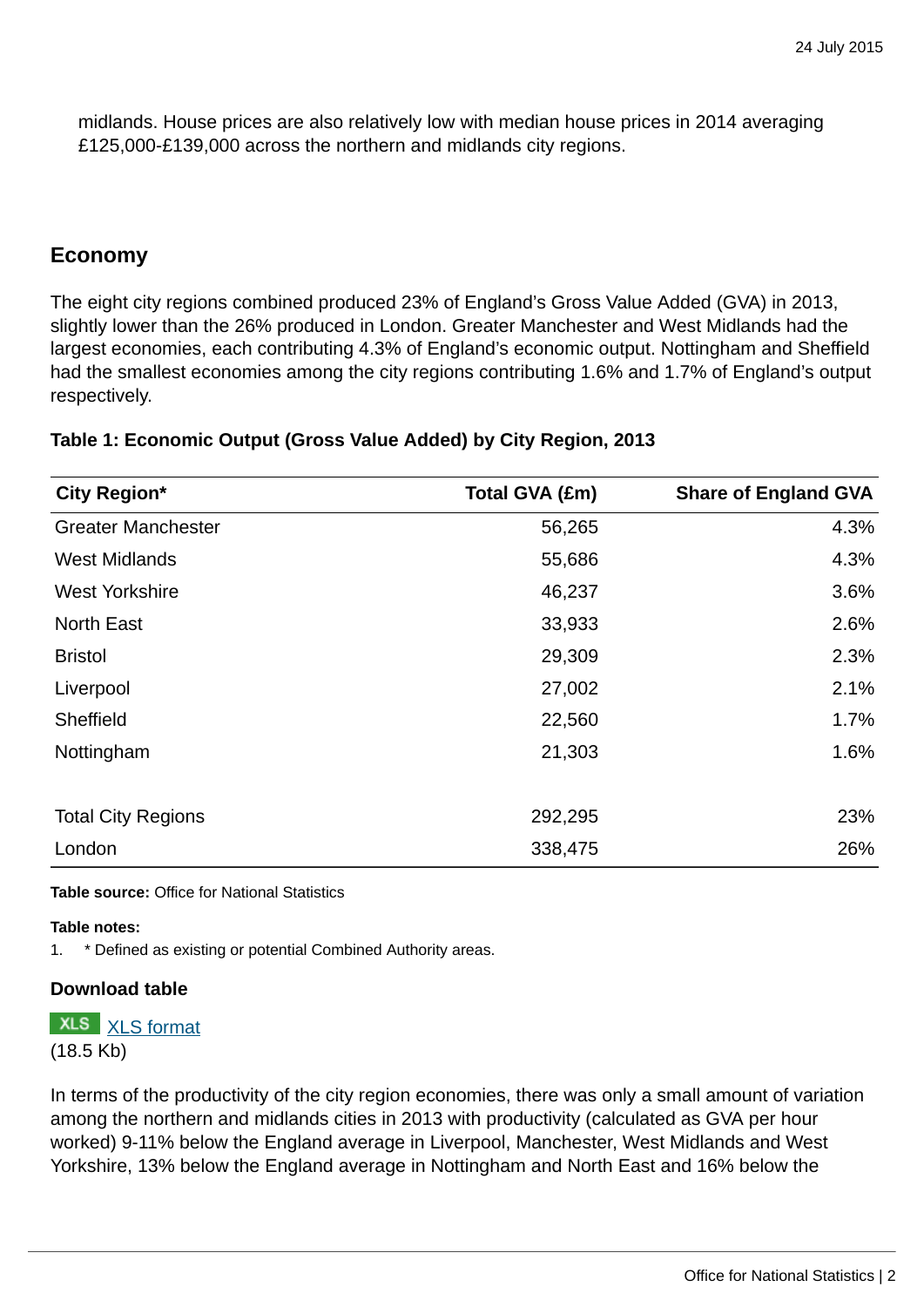England average in Sheffield. For comparison, the average productivity across the whole of the north of England and midlands was 13% below the England average.

Productivity levels in Bristol were higher than in the other city regions, and were the same level as the England average. As such, productivity in Bristol was higher than across the South West region overall in which productivity averages 10% below the England average.

**Figure 1: Labour Productivity (GVA per hour worked) by City Region**





### Source: Office for National Statistics

### **Notes:**

1. Data is smoothed. See the ONS Subregional Productivity release for further details

### **Download chart**

## **XLS** [XLS format](http://www.ons.gov.uk:80/ons/rel/regional-trends/cities-analysis/city-regions/chd1.xls)

(32.5 Kb)

One factor that can influence labour productivity is skill levels. Table 2 shows the share of 16-64 year old residents in each city region in 2014 with either Level 4 qualifications (degree level) or no qualifications. Bristol had the highest share of residents with degree level qualifications at 41% (which is above the South West region average of 37%).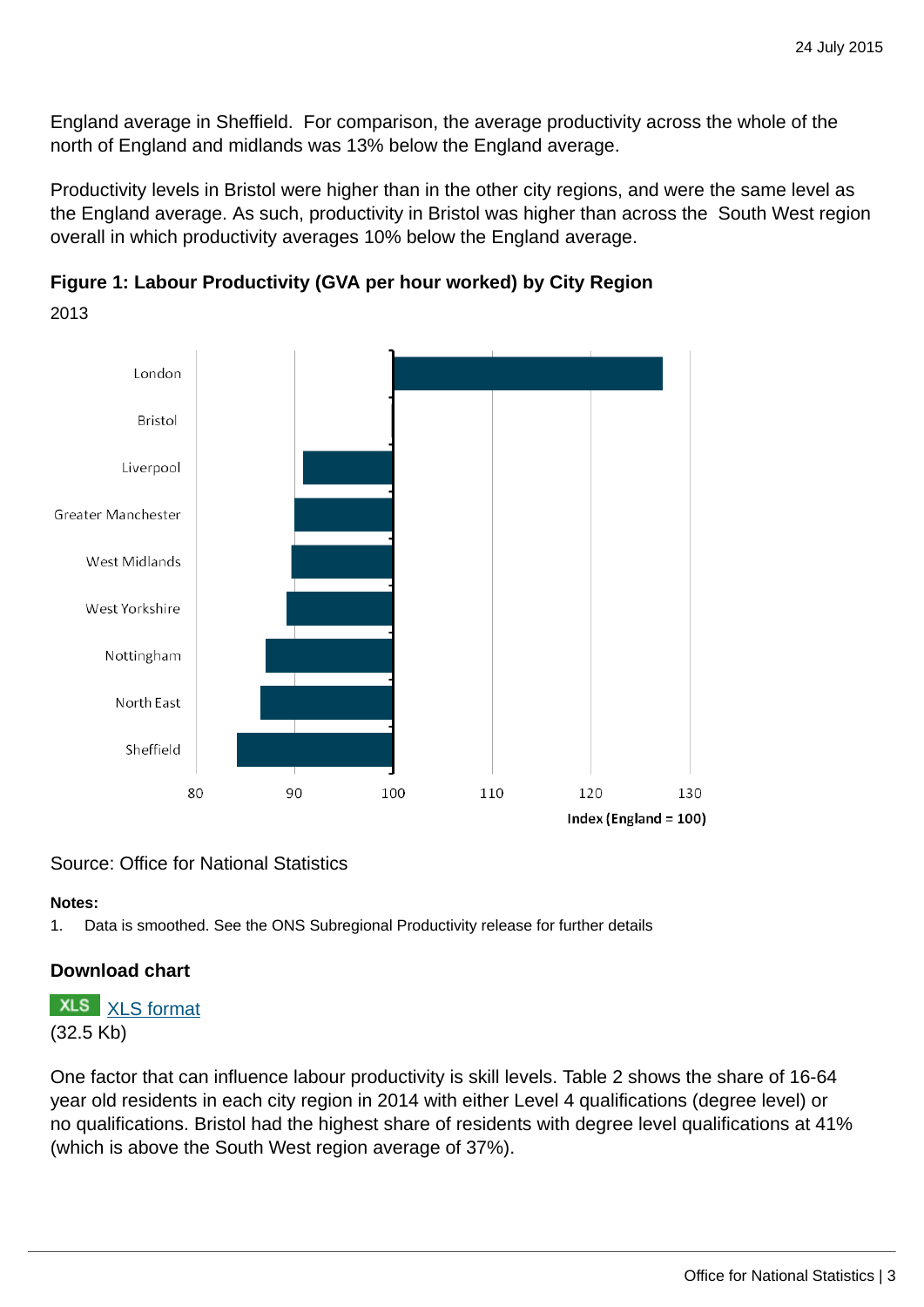In the cities in the north and the midlands, the share with degree level qualifications ranged from 27-32%. This is in line with the average for the north and midlands overall (30%), but below the England average (36%), and some distance below the London level (49%).

| City Region*              | Level 4 qualifications (%) | No qualifications (%) |
|---------------------------|----------------------------|-----------------------|
| <b>Bristol</b>            | 41                         | 6                     |
| <b>Greater Manchester</b> | 32                         | 11                    |
| Nottingham                | 31                         | 11                    |
| <b>West Yorkshire</b>     | 29                         | 11                    |
| <b>North East</b>         | 29                         | 10                    |
| Sheffield                 | 28                         | 10                    |
| Liverpool                 | 27                         | 12                    |
| <b>West Midlands</b>      | 27                         | 15                    |
|                           |                            |                       |
| London                    | 49                         | 8                     |
| England                   | 36                         | 9                     |

### **Table 2: Highest qualification levels of residents aged 16-64, by city region, 2014**

**Table source:** Office for National Statistics

### **Table notes:**

1. \* Defined as existing or potential Combined Authority areas

### **Download table**

### **XLS** [XLS format](http://www.ons.gov.uk:80/ons/rel/regional-trends/cities-analysis/city-regions/prt2.xls)

### (18.5 Kb)

Productivity can also be influenced by industrial structure. Figure 2 shows, for each industry, the share of England's economic output (GVA) in that industry that was produced within the 8 city regions (combined) in 2012 and also for comparison by London. It shows the 8 city regions produced 28% of the manufacturing GVA in England and 28% of the output in Public administration; education; health. However, they only provided 15% of England's GVA in Information and Communication and 17% in financial and insurance activities, two industries dominated by output in London.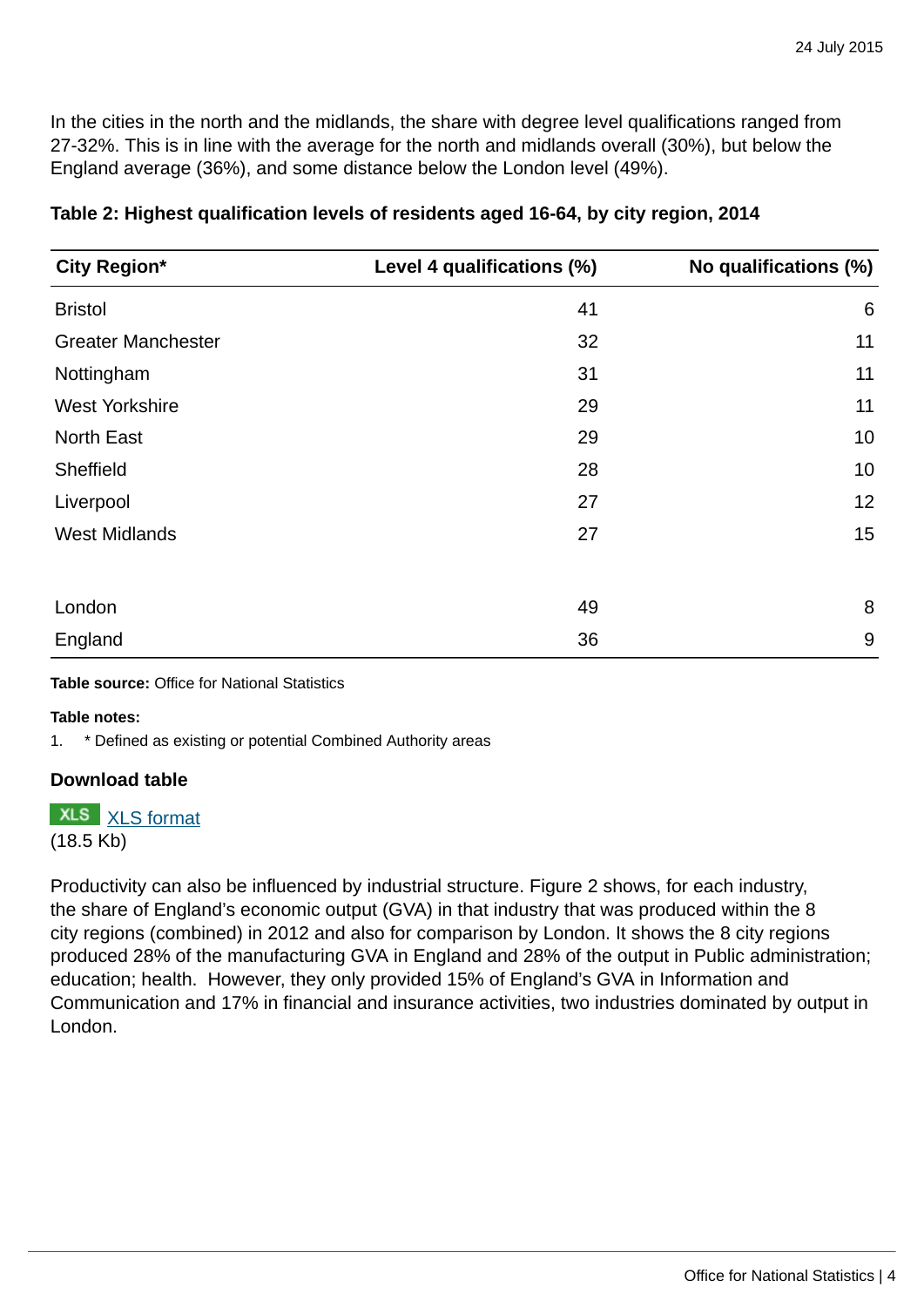### **Figure 2: Contribution of City Regions to England's economic output (GVA) by industry** 2012



### Source: Office for National Statistics

### **Notes:**

1. For example, 22% of construction GVA in England is produced across the 8 city regions

### **Download chart**

**XLS** [XLS format](http://www.ons.gov.uk:80/ons/rel/regional-trends/cities-analysis/city-regions/chd2.xls)

(30 Kb)

Within the city regions there is some variability in terms of industry structure. Bristol and Manchester city regions had the smallest share of their GVA produced by manufacturing (10-11%) in 2012 while North East had the highest share (14%). Meanwhile, Bristol and Manchester had the highest share of their output produced by either Business service activities, Financial and insurance activities or Information and communication (a combined 25-26%) while Sheffield and North East had the lowest shares (17%).

### **Commuting, Employment and Jobs**

High levels of net in-commuting can be a good indicator of a city region's economic strength and importance to the wider economy (for example as illustrated by the high commuting flows into London). Table 3 shows net in-commuting flows (the level of in-commuting minus the level of outcommuting) as measured by the Census in 2011 for the eight city regions. It shows that four of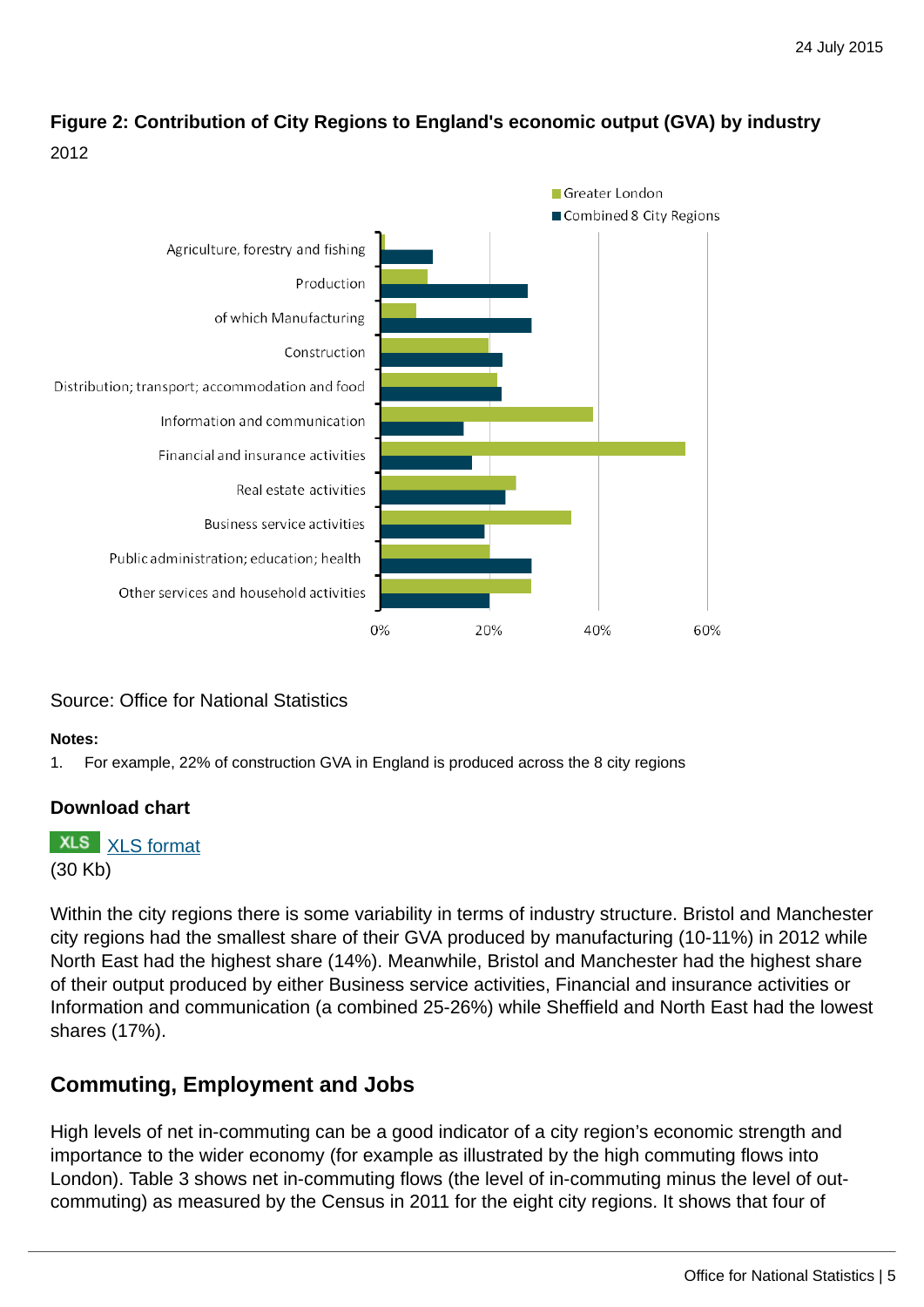the city regions, namely Bristol, Greater Manchester, West Yorkshire, and West Midlands had net in-commuting flows from the rest of the UK in 2011. The other city regions had more daily outcommuters to work than in-commuters $^{\rm 1}.$ 

| <b>City Region*</b>       | In-commuters | <b>Out-commuters</b> | <b>Net in-commuters</b> |
|---------------------------|--------------|----------------------|-------------------------|
| <b>West Midlands</b>      |              |                      |                         |
|                           | 193,632      | 141,357              | 52,275                  |
| <b>Greater Manchester</b> |              |                      |                         |
| <b>Bristol</b>            | 155,350      | 130,206              | 25,144                  |
|                           | 66,910       | 43,975               | 22,935                  |
| <b>West Yorkshire</b>     |              |                      |                         |
|                           | 100,274      | 78,687               | 21,587                  |
| Nottingham                | 77,798       | 83,292               | $-5,494$                |
| Sheffield                 |              |                      | $-16,865$               |
|                           | 61,899       | 78,764               |                         |
| North East                |              |                      | $-23,541$               |
|                           | 30,807       | 54,348               |                         |
| Liverpool                 | 74,913       | 100,557              | $-25,644$               |
|                           |              |                      |                         |
|                           |              |                      |                         |
| London                    | 795,082      | 286,937              | 508,145                 |
|                           |              |                      |                         |

### **Table 3: Commuting Flows by City Region, 2011**

**Table source:** Office for National Statistics

### **Table notes:**

1. \* Defined as existing or potential Combined Authority areas

### **Download table**

### **XLS** [XLS format](http://www.ons.gov.uk:80/ons/rel/regional-trends/cities-analysis/city-regions/prt3.xls) (18.5 Kb)

Figure 3 shows the latest employment rate data (April 2014 – March 2015) for each of the city regions. Bristol is the only city region that had an employment rate (75.8%) above the England average (72.9%). Employment rates in five of the seven northern and midlands city regions were between 69.1-70.0%. In Liverpool and West Midlands, employment rates were lower at 65.8% and 64.9% respectively.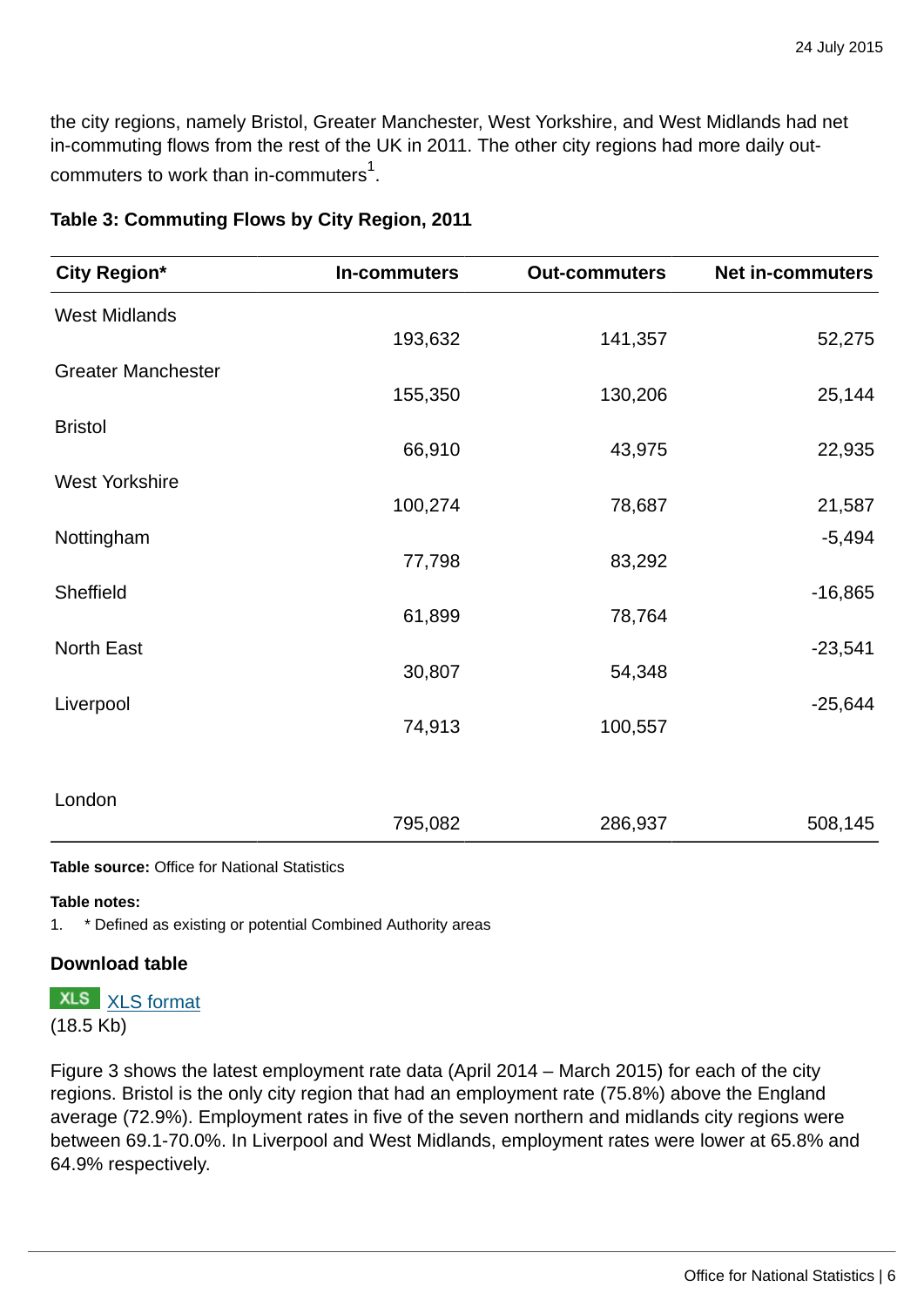### **Figure 3: Employment rate by City Region**

### April 2014 to March 2015



Source: Office for National Statistics

### **Download chart**

## **XLS** [XLS format](http://www.ons.gov.uk:80/ons/rel/regional-trends/cities-analysis/city-regions/chd3.xls)

(31.5 Kb)

Overall, the eight city regions were home to 7.0 million jobs in 2013, 25% of the total for England. By contrast, London was home to 5.4 million jobs (19% of the England total)<sup>2.</sup> Table 4 shows for 2013 the number of jobs in each city region and also the job density which compares the number of jobs with the number of residents aged 16-64. The job density data shows that only Bristol had a higher share of jobs per population aged 16-64 in 2013 than the England average while job density was relatively low in North East, Liverpool and Sheffield.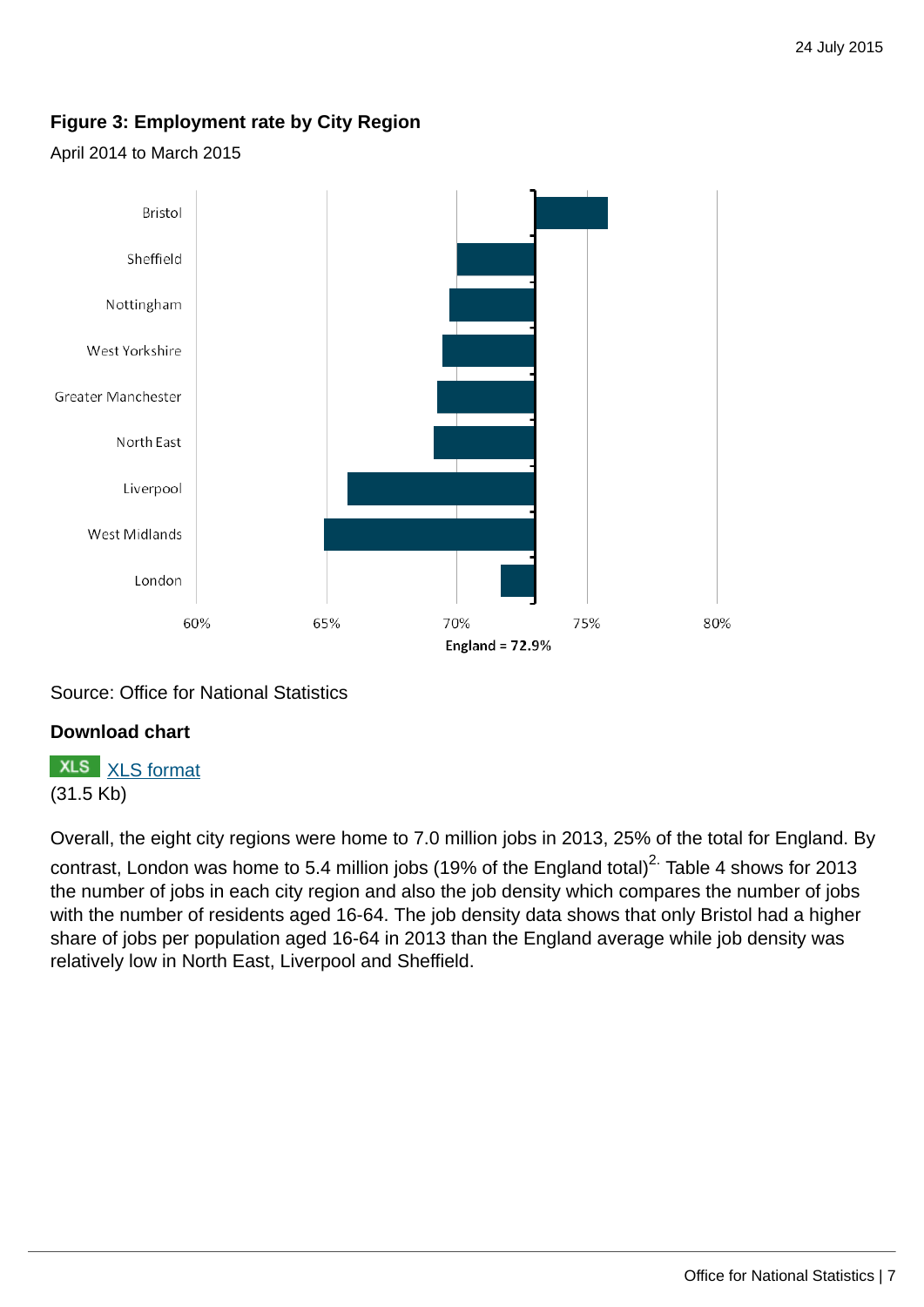## **Table 4: Total Jobs and Job Density, 2013**

| City Region*              | <b>Total Jobs</b> | <b>Job Density (Total Jobs /</b><br><b>Population Aged 16-64)</b> |
|---------------------------|-------------------|-------------------------------------------------------------------|
| <b>Bristol</b>            | 616,000           | 0.87                                                              |
| <b>Greater Manchester</b> | 1,344,000         | 0.77                                                              |
| <b>West Yorkshire</b>     | 1,101,000         | 0.76                                                              |
| Nottingham                | 538,000           | 0.75                                                              |
| <b>West Midlands</b>      | 1,303,000         | 0.74                                                              |
| <b>North East</b>         | 847,000           | 0.68                                                              |
| Liverpool                 | 656,000           | 0.68                                                              |
| Sheffield                 | 582,000           | 0.67                                                              |
|                           |                   |                                                                   |
| London                    | 5,363,000         | 0.93                                                              |
| England                   | 27,616,000        | 0.80                                                              |

**Table source:** Office for National Statistics

### **Table notes:**

1. \* Defined as existing or potential Combined Authority areas.

### **Download table**

|         | <b>XLS</b> format |
|---------|-------------------|
| (19 Kb) |                   |

A higher job density will often be an indication that the city either has a high employment rate

amongst its residents, or high levels of net in-commuting (or both) $^3$  and indeed the jobs density data in Table 4 reflects the commuting and employment rate data in the preceding tables.

For example, in the case of Bristol, a relatively high employment rate amongst its residents plus net in-commuting into the city region is reflected in a high job density whereas in Liverpool, net out-commuting and a relatively low employment rate among its residents is reflected in a low jobdensity. West Midlands is unusual in that it has a relatively low employment rate among its residents but also has more in-commuters than out-commuters.

### **Notes**

1. In the case of Liverpool city region, the largest net commuting outflows were to Warrington local authority. For Sheffield city region the largest net outflows were to Leeds and Wakefield local authorities. For the North East city region the largest net outflows were to offshore installations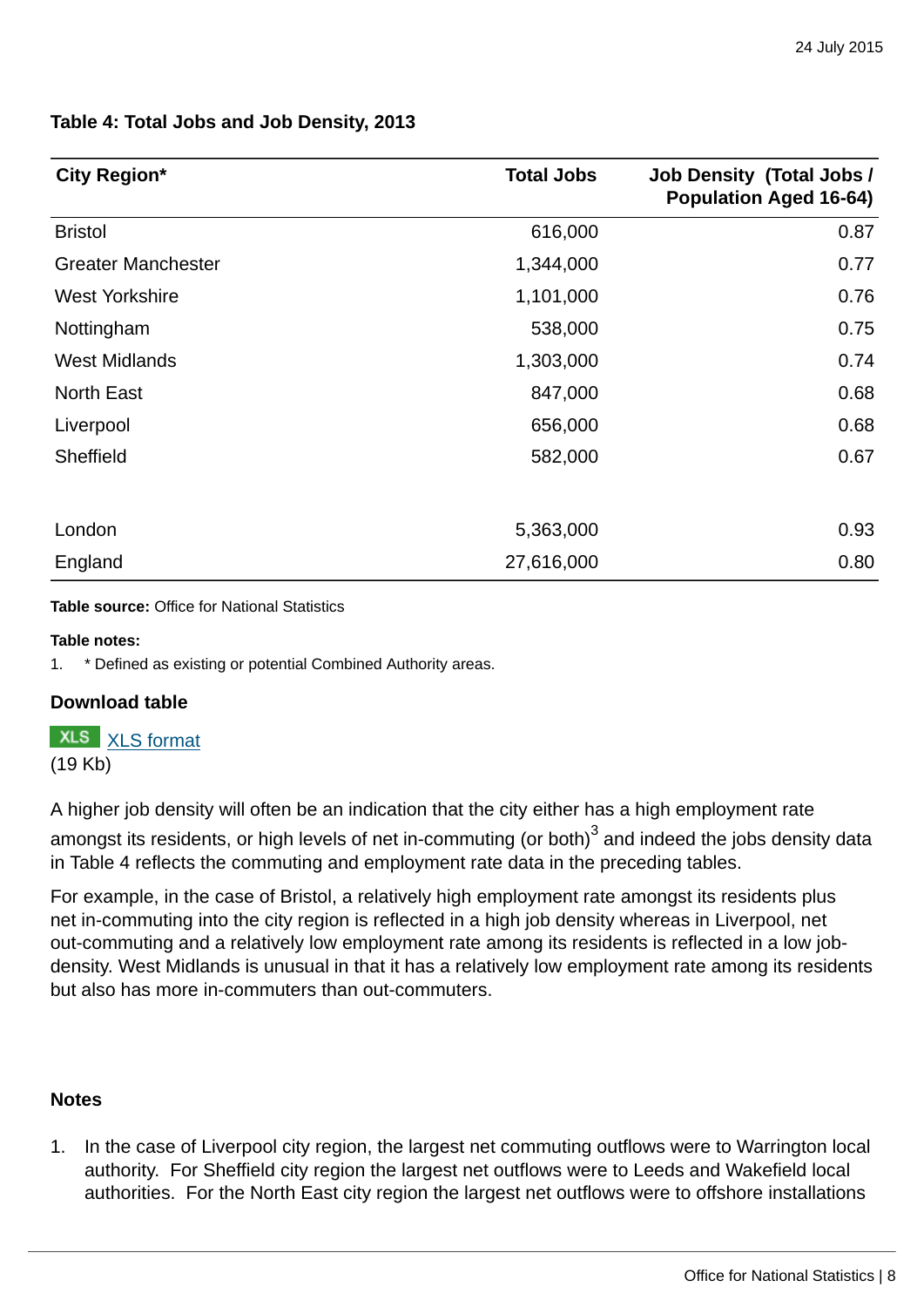and also to Darlington local authority. For Nottingham city region the largest net outflows were to North-West Leicestershire local authority.

- 2. These job totals are based on the ONS 'Total Jobs' measure, used for calculation of job densities at sub-regional geographies.
- 3. A high employment rate among residents aged 65+ could also contribute to a high job density figure.

### **Population, Household Incomes and Housing**

Overall the eight city regions have a combined population of 14.9 million, which is 27% of England's population. Table 5 shows the population in each of the city regions according to the 2014 mid-year population estimates as well as the age breakdown.

| City region*          | population |     | share aged 0-15 share aged 16-64 | share aged 65+ |
|-----------------------|------------|-----|----------------------------------|----------------|
| <b>Bristol</b>        | 1,104,300  | 18% | 65%                              | 17%            |
| Greater<br>Manchester | 2,733,000  | 20% | 64%                              | 16%            |
| Liverpool             | 1,517,500  | 18% | 64%                              | 18%            |
| <b>North East</b>     | 1,952,400  | 17% | 64%                              | 19%            |
| Nottingham            | 1,115,700  | 18% | 64%                              | 18%            |
| Sheffield             | 1,365,800  | 19% | 64%                              | 18%            |
| <b>West Midlands</b>  | 2,808,400  | 21% | 63%                              | 16%            |
| <b>West Yorkshire</b> | 2,264,400  | 20% | 64%                              | 16%            |
|                       |            |     |                                  |                |
| London                | 8,538,700  | 20% | 68%                              | 12%            |
| England               | 54,316,600 | 19% | 63%                              | 18%            |

### **Table 5: Mid-year population estimates by City Region, 2014**

**Table source:** Office for National Statistics

### **Table notes:**

1. \* Defined as existing or potential Combined Authority areas.

### **Download table**

**XLS** [XLS format](http://www.ons.gov.uk:80/ons/rel/regional-trends/cities-analysis/city-regions/prt5.xls) (19 Kb)

In terms of the incomes of residents, average Gross Disposable Household Income (GDHI) per head in the city regions in the north and the midlands in 2013 was 15-22% lower than the England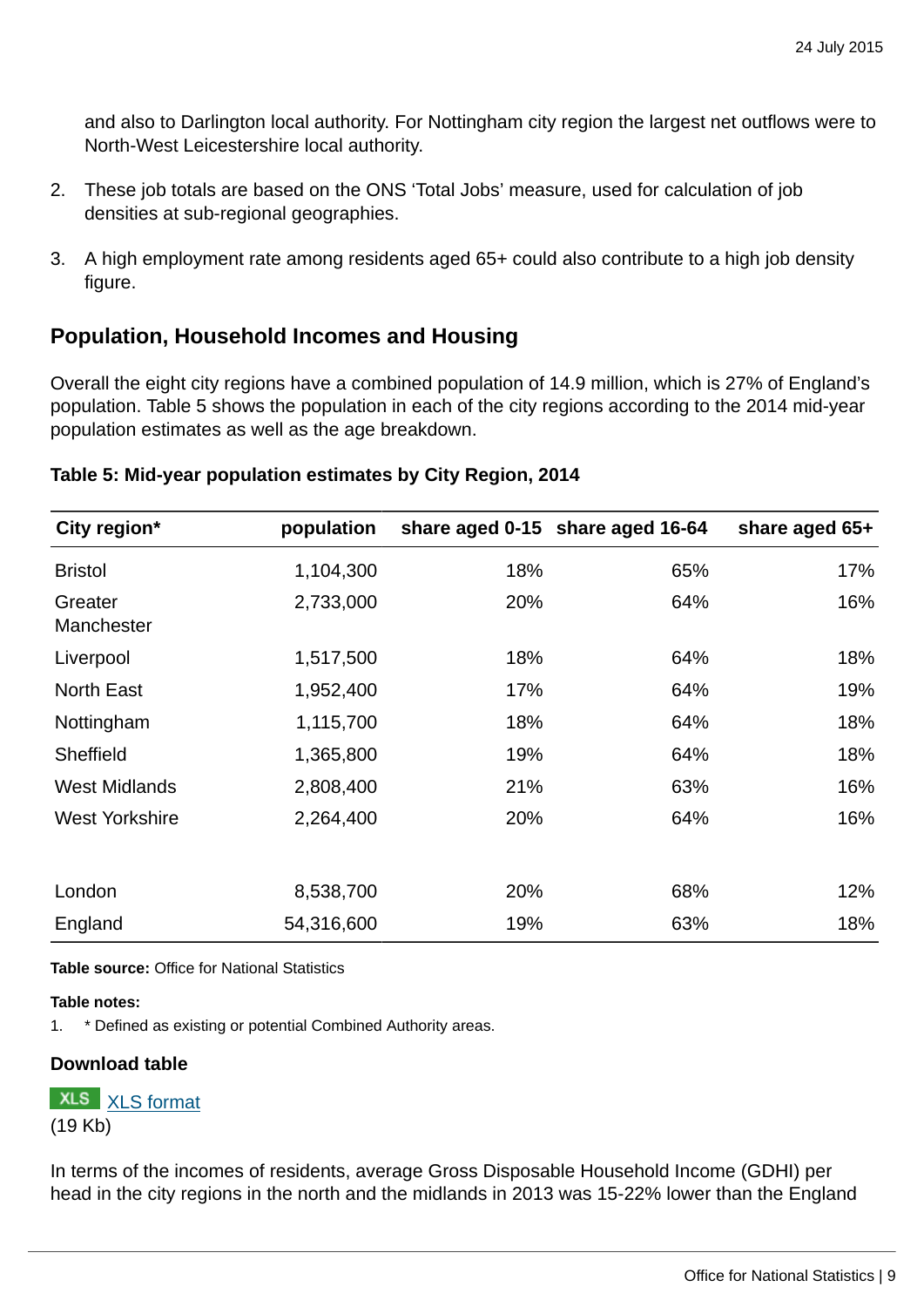average of £17,842. It was also lower than the average across the north and the midlands overall (£15,447), illustrating that on average GDHI per head was higher among residents outside of the city regions than within them in the north and the midlands.

In Bristol, GDHI per head averaged £17,664 which was close to both the England average and the average for the South West region overall.

| City region*              | <b>GDHI</b> per head | Index (England=100) |
|---------------------------|----------------------|---------------------|
| <b>Bristol</b>            | 17,664               | 99.0                |
| Liverpool                 | 15,140               | 84.9                |
| <b>North East</b>         | 14,940               | 83.7                |
| <b>West Yorkshire</b>     | 14,822               | 83.1                |
| Nottingham                | 14,707               | 82.4                |
| <b>Greater Manchester</b> | 14,515               | 81.4                |
| Sheffield                 | 14,345               | 80.4                |
| <b>West Midlands</b>      | 13,834               | 77.5                |
|                           |                      |                     |
| England                   | 17,842               | 100.0               |
| London                    | 22,516               | 126.2               |

### **Table 6: Gross Disposable Household Income (GDHI) per head by City Region, 2013**

### **Table source:** Office for National Statistics

### **Table notes:**

1. \* Defined as existing or potential Combined Authority areas.

### **Download table**

**XLS** [XLS format](http://www.ons.gov.uk:80/ons/rel/regional-trends/cities-analysis/city-regions/prt6.xls) (18.5 Kb)

Relatively low average incomes in the north and midlands city regions are reflected in relatively low house prices with median house prices $^1$  in 2014 ranging from £125,000 in North East and Sheffield city regions to £139,000 in West Midlands. By contrast, in Bristol city region, median house prices in 2014 were £207,750.

Examining data for the local authorities that make up the northern and midlands city regions, median house prices were lowest in County Durham (North East), Nottingham City (Nottingham) and Knowsley (Liverpool) at £108-112,000 while there were three local authorities with median house prices above £200,000, namely Solihull (West Midlands), Rushcliffe (Nottingham) and Trafford (Manchester) (£220,000, £212,000 and £204,000 respectively). Each of the local authorities in the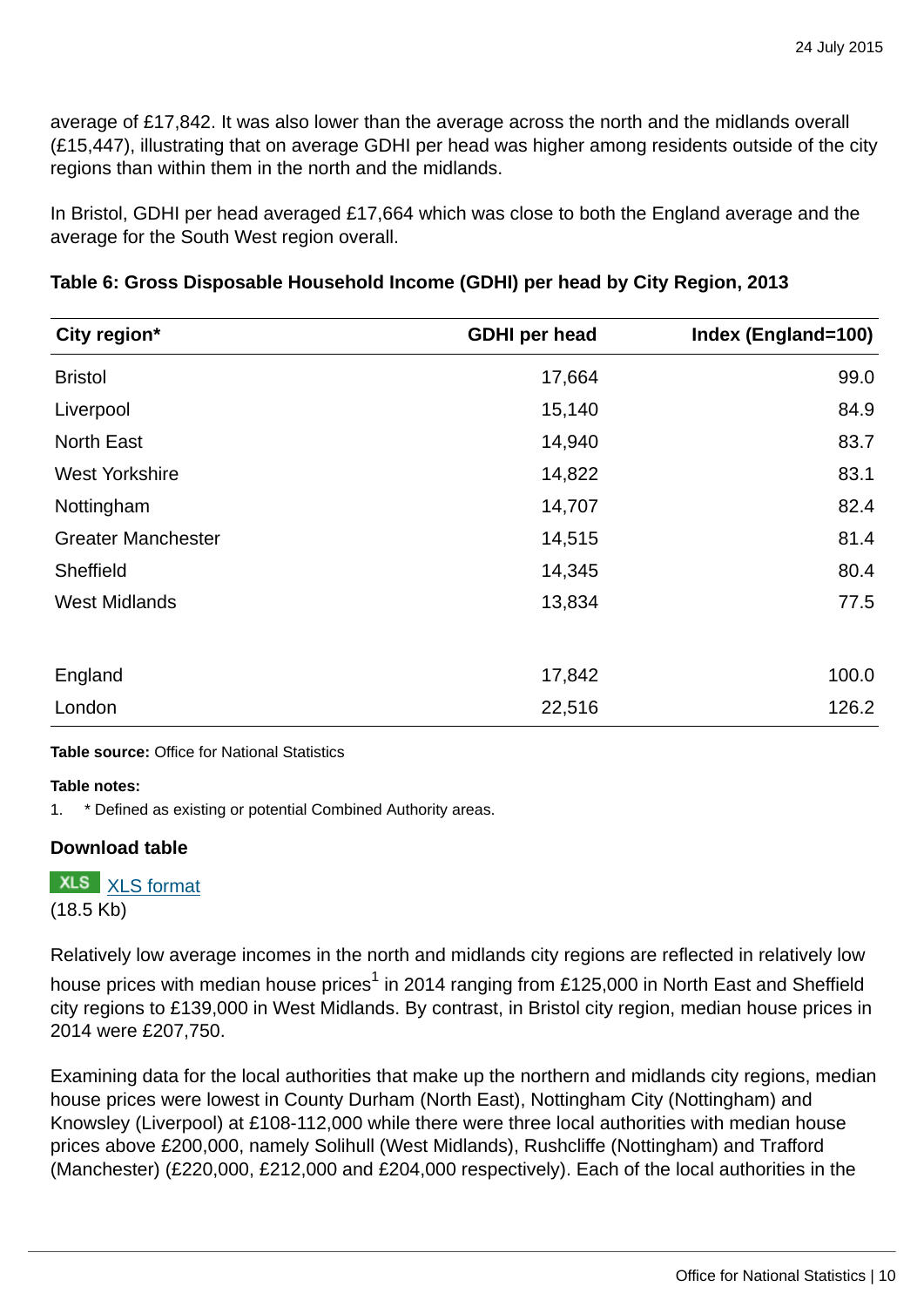Bristol city region had median house prices above £190,000 with the highest average in Bath and North East Somerset at £249,950.

**Figure 4: Median house price by City Region**



2014

### **Notes:**

1. Sources: Office for National Statistics and Land Registry

### **Download chart**

**XLS** [XLS format](http://www.ons.gov.uk:80/ons/rel/regional-trends/cities-analysis/city-regions/chd4.xls) (22.5 Kb)

### **Notes**

1. These house price statistics are calculated using publicly available data from the Land Registry, utilising the methodology in the ONS statistical bulletin, "House Price Statistics for Small Areas in England and Wales, 1995 to 2014", published 24/06/15.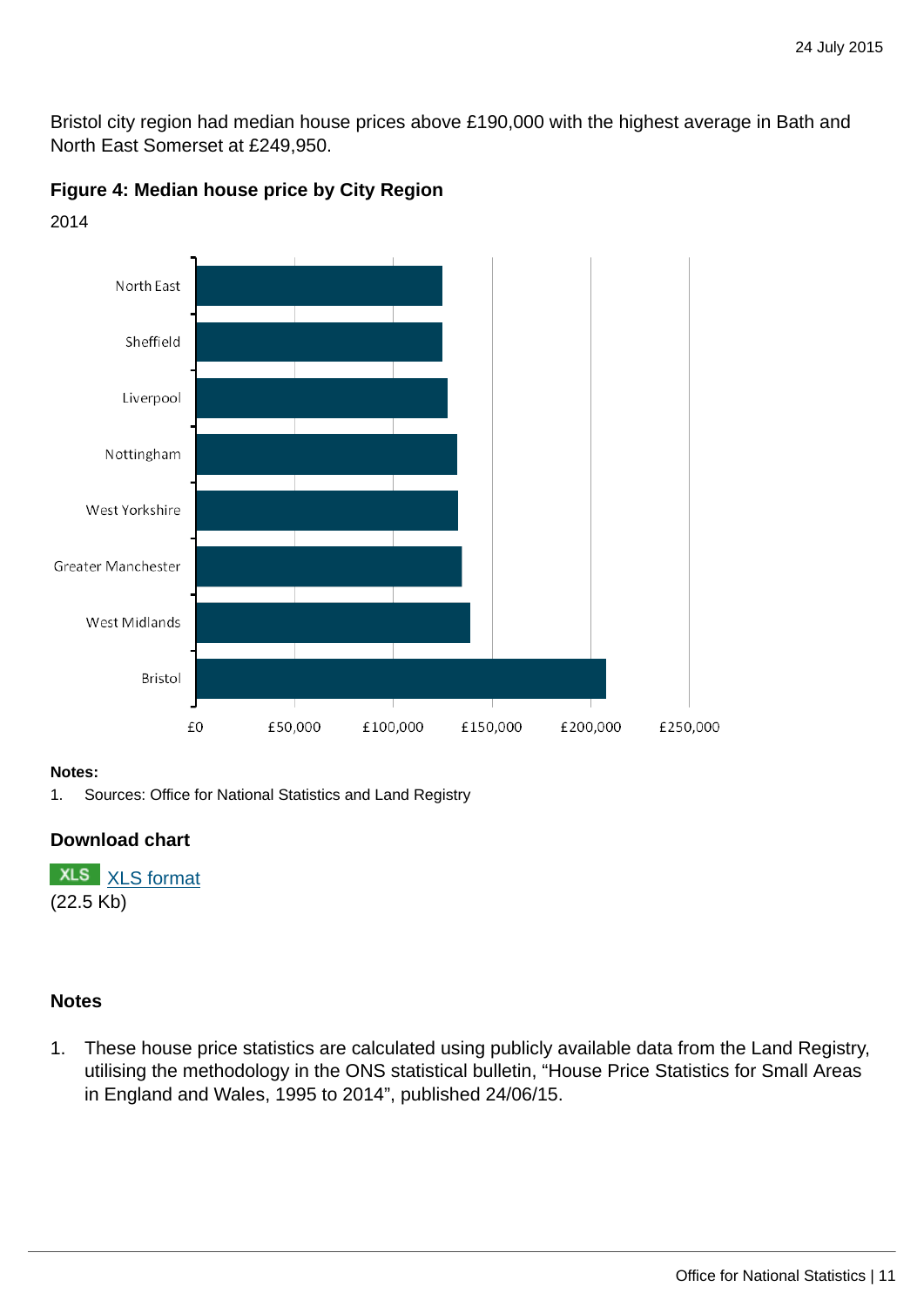### **Background notes**

1. Details of the policy governing the release of new data are available by visiting [www.statisticsauthority.gov.uk/assessment/code-of-practice/index.html](http://www.statisticsauthority.gov.uk/assessment/code-of-practice/index.html) or from the Media Relations Office email: [media.relations@ons.gsi.gov.uk](mailto:media.relations@ons.gsi.gov.uk)

### **Copyright**

© Crown copyright 2015

You may use or re-use this information (not including logos) free of charge in any format or medium, under the terms of the Open Government Licence. To view this licence, visit www.nationalarchives.gov.uk/doc/open-government-licence/ or write to the Information Policy Team, The National Archives, Kew, London TW9 4DU, or email: [psi@nationalarchives.gsi.gov.uk](mailto:psi@nationalarchives.gsi.gov.uk).

This document is also available on our website at [www.ons.gov.uk.](http://www.ons.gov.uk/)

### **Appendices**

### **Appendix: City Region Boundaries**

The boundaries chosen to represent the city regions in this article are the existing combined authority boundaries for West Yorkshire (which includes Leeds), Liverpool, Manchester, North East (which includes Newcastle), and Sheffield as well as the boundaries within the proposed combined authority for West Midlands (which includes Birmingham) $^1$ . For Nottingham, the boundaries chosen also reflect those in a combined authority proposal that has been submitted for approval by government<sup>2</sup> while for Bristol, the boundaries are in line with discussions occurring locally around greater joint working3.

The list below shows the local authorities that make up each of the city regions according to these definitions. The data in this article has been produced using publically available local authority data aggregated to these definitions, with the exception of GVA and GDHI data which has been aggregated to the same boundaries from published NUTS 3 data.

### **Existing Combined Authorities**

Sheffield City Region Combined Authority: Barnsley, Doncaster, Rotherham, Sheffield.

North East Combined Authority: County Durham, Gateshead, Newcastle Upon Tyne, North Tyneside, Northumberland, South Tyneside, Sunderland.

Greater Manchester Combined Authority: Bolton, Bury, Manchester, Oldham, Rochdale, Salford, Stockport, Tameside, Trafford, Wigan.

Liverpool City Region Combined Authority: Halton, Knowsley, Liverpool, St.Helens, Sefton, Wirral.